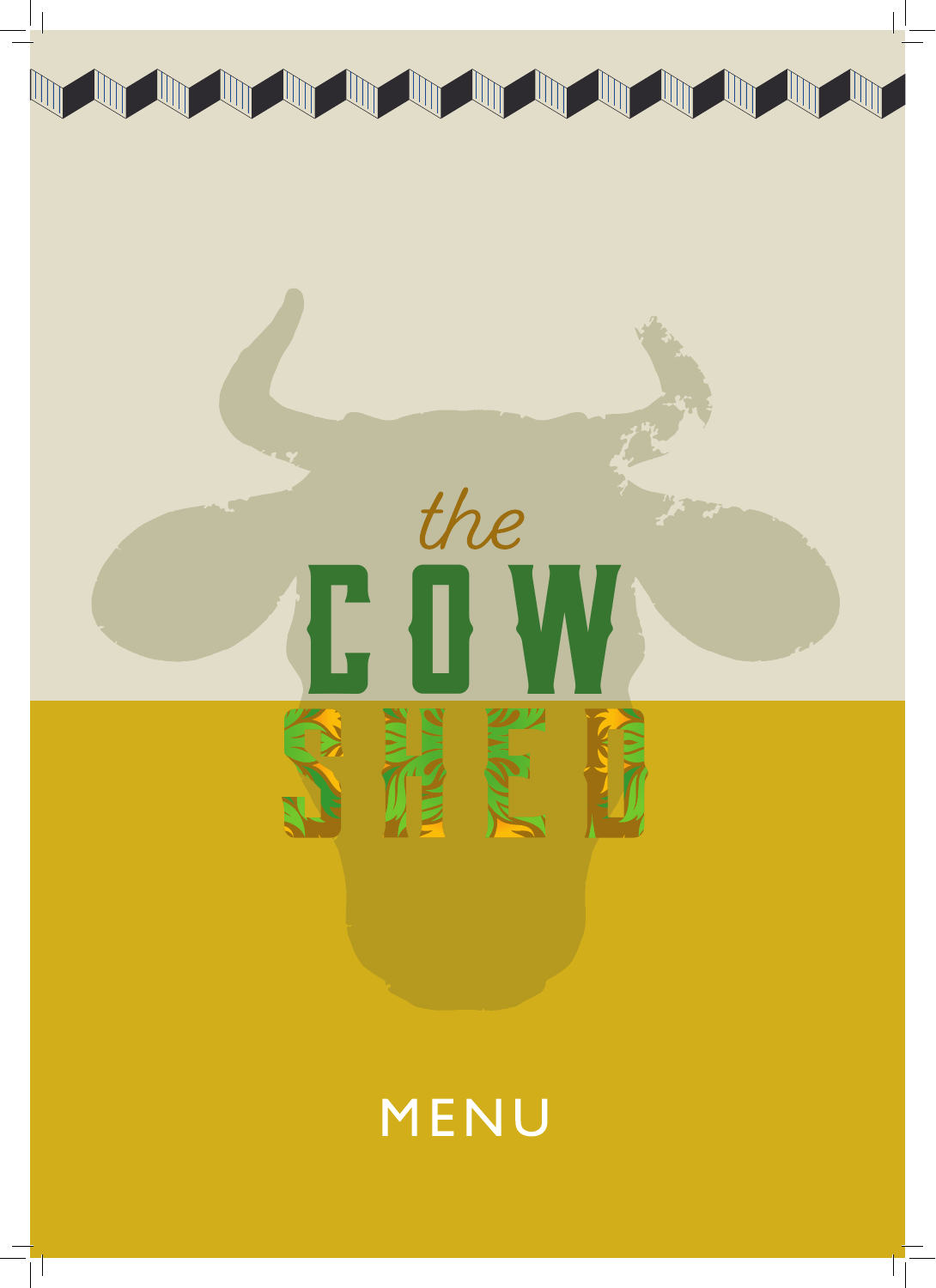

**All served in a toasted brioche bun, tomato relish, baby gem, sliced beef tomato and gherkin finished with onions and Cow Shed burger sauce and with skin on fries. All of our burgers can be served naked with extra salad and no bun.**

| <b>THE COW SHED</b> two 6oz 100% beef patties, double streaky bacon, double<br>cheddar cheese, two onion rings    | £17    |
|-------------------------------------------------------------------------------------------------------------------|--------|
| <b>LLASSIC</b> 60z patty. All the trimmings                                                                       | £11    |
| JOE LE TAXI 60z beef patty, smoked bacon, cheddar cheese.                                                         | £12.50 |
| <b>BLUE MONDAY</b> 60z beef patty, smoked bacon, blue cheese.                                                     | £12.50 |
| <b>EL DIRBLO</b> 60z beef patty, jalapeno relish, grilled padron peppers, gooey cheese<br>and roasted garlic mayo | £13    |
| <b>FOGHORN LEGHORN</b> salt & pepper crispy lemon chicken with coriander mayo                                     | £12    |
| THE SMOKING PIG smoked pulled pork, house slaw, BBQ sauce                                                         | £12    |
| <b>CHICKEN LICKEN</b> Chipotle chicken burger with smashed avocado                                                | £13    |
| MR RUSHUIE Herby breadcrumb salmon fillet burger with rocket                                                      | £13    |
| THE LIDNEL Crispy halloumi burger, pickled slaw, mango chutney & chilli garnish                                   | £12.50 |







Straight up Smoked pork dog, American mustard, served with fried onions. £10

Dirty Dog Smoked pork dog topped with hot beef chilli, jalapenos and cheddar cheese, topped with fried onions. £12

Dollar Dog Smoked pork dog, smoked bacon, blue cheese and fried onions. £12

## $a$  bit of  $T$  H E O T H E R

### **NEW!BBORIBS**

BBQ Rack of ribs & skin on fries £14.50

### Loaded Nachos

Tortilla chips loaded with melted cheddar, finished with fresh salsa guacamole and sour cream.

#### £10

### BIG BBQ Pulled Pork Nachos

Tortilla chips loaded with melted cheddar, bbq pulled pork, fresh salsa and guacamole. £12.50

### Cod & Chips

7oz beer-battered cod fillet, chips, mushy peas, tartare sauce and a wedge of lemon. £12

### Chunky Cajun Chicken Nachos

Tortilla chips loaded with melted cheddar, cajun chicken, fresh salsa and guacamole. £12.50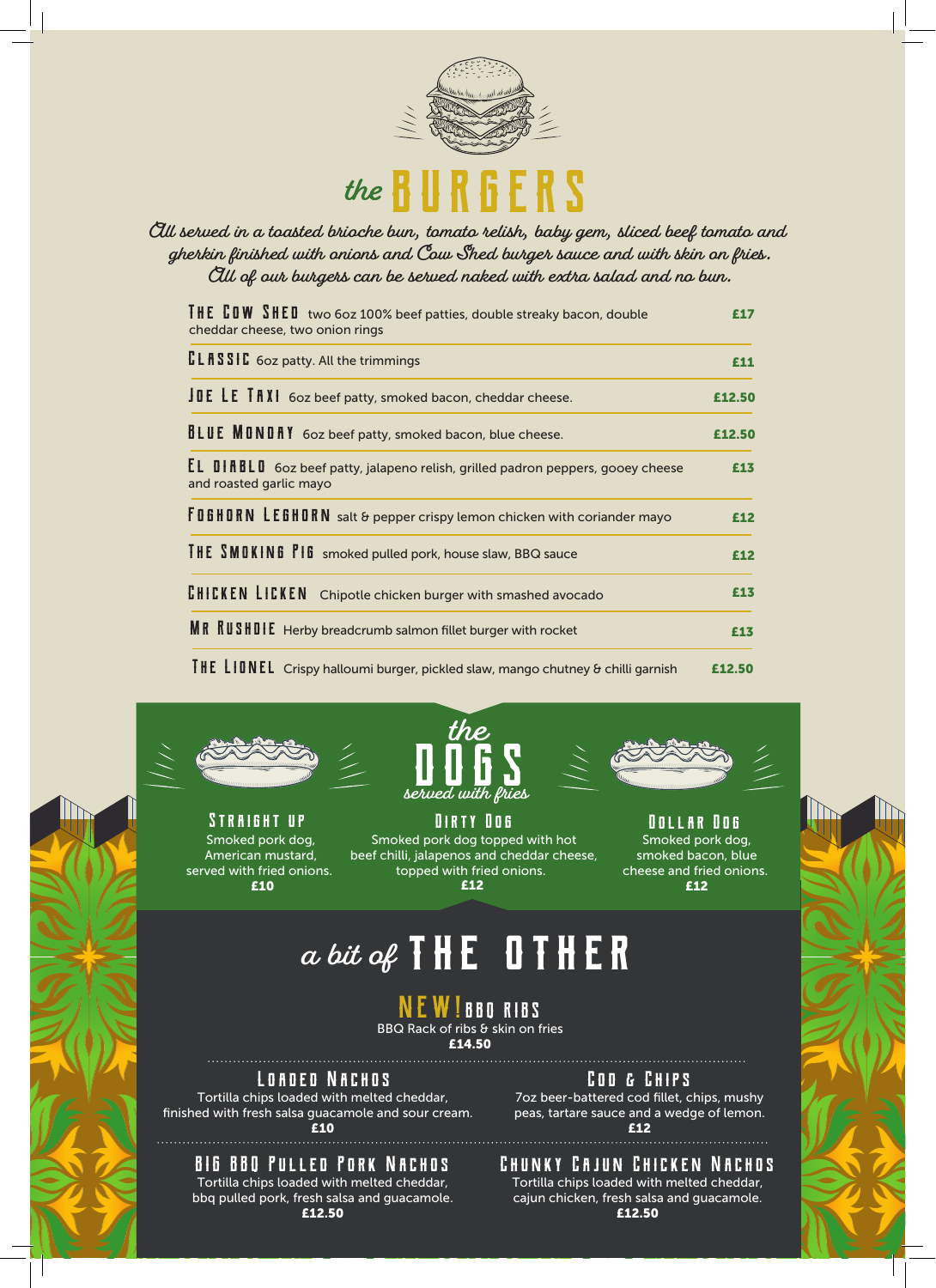# **soft** Tacos £12

3 open mini tortilla wraps filled with your choice of BBQ pulled pork, Cajun chicken, crispy grilled cod or spiced falafel *(vg)* and loaded with salsa and guacamole *(choose up to 3 fillings)* 

# **loaded** FRIES

**CHEESE & BACON** Skin on fries loaded with melted cheddar cheese and smoked bacon and mixed pickles £7 **BBQ PULLED PURK** Skin on fries loaded with slow cooked bbq pulled pork melted cheese and jalapenos £8

# £10 **the** SA LA D

Bed of mixed leaves, cherry tomatoes, radish, beetroot, quinoa, roasted red pepper and avocado with home made garlic crouton sticks *(vg)* and house coriander vinaigrette

**Add**

Grilled chicken £2





Tuna Steak £3.50

Our house slaw, Cow Shed sauce, guacamole & fresh salsa are **ALL HOME MADE** 

## Winging **it**

 Panko cauliflower wings Chicken Wings classic buffalo spicy or BBQ wings  $£6$ buffalo spiced or plain vg  $£5$ 

## MAC N CHEESE

 $CLASSIC -  $gooey 6$  cheesey 6$ **FULLY LOADED** with BBQ pulled pork, crispy onions and cheese fondue £7.50

# **small** PLATES

Skin-on fries *(v/vg)* £3.50 Stuffed jalapenos (v) £5 Halloumi & pea fritters *(v)* £6 Halloumi fries *(v)* £5.50

Pickled onion rings *(v)* £2.50

Satay skewers - chicken or halloumi pieces coated in a spicy peanut sauce *(v)* £7.50

BBQ piri piri prawns £8.50

Salt and pepper squid with coriander mayo **£6** Bread and olives with olive oil & balsamic  $£8$ 

## **100% Cow Shed 0% Cow** vegan corner

THE COW SHED VEGAN BURGER Two plant-based patties, double vegan bacon, double vegan cheeze, two onion rings. £16 

**MOVING MOUNTAINS BURGER** 60z plant-based patty, vegan cheeze and roasted red peppers. £12.50 

**FALAFEL BURGER** spiced with coriander, paprika and chilli served with pickled slaw and sriracha. **£11** 

**VEGAN DOG** Plant-based dog, American mustard and ketchup served with fried onions. Served with fries. **£10** 

VEGAN CHEEZE DOG Plant-based dog topped with vegan chilli and vegan cheeze, finished with fried onions. Served with fries. **£11**<br>……………………………………………………………

**LOADED FRIES** skin on fries loaded with vegan chilli and cheeze. E7 

**VEGAN NACHOS** Tortilla chips loaded with melted vegan cheeze, fresh salsa and guacamole. £9

**Add 3 bean chilli for £2.** 

### P L EA S E O RDER AT TH E BA R WITH YOUR TABL (YOU'LL FIND YOUR NUMBER ON THE CANDLE BOTTLES)

Kitchen opens daily from 12.00 noon - 9pm

The the theory of the theory

*(v)*- vegetarian *(vg)* - vegan

### Food Allergies and Intolerances

Payment We accept debit/credit cards **Gratuities** are not included and are at your discretion All of our food may contain allergens. We cannot guarantee a 100% allergen free environment. Please ask for dietary and allergen information.